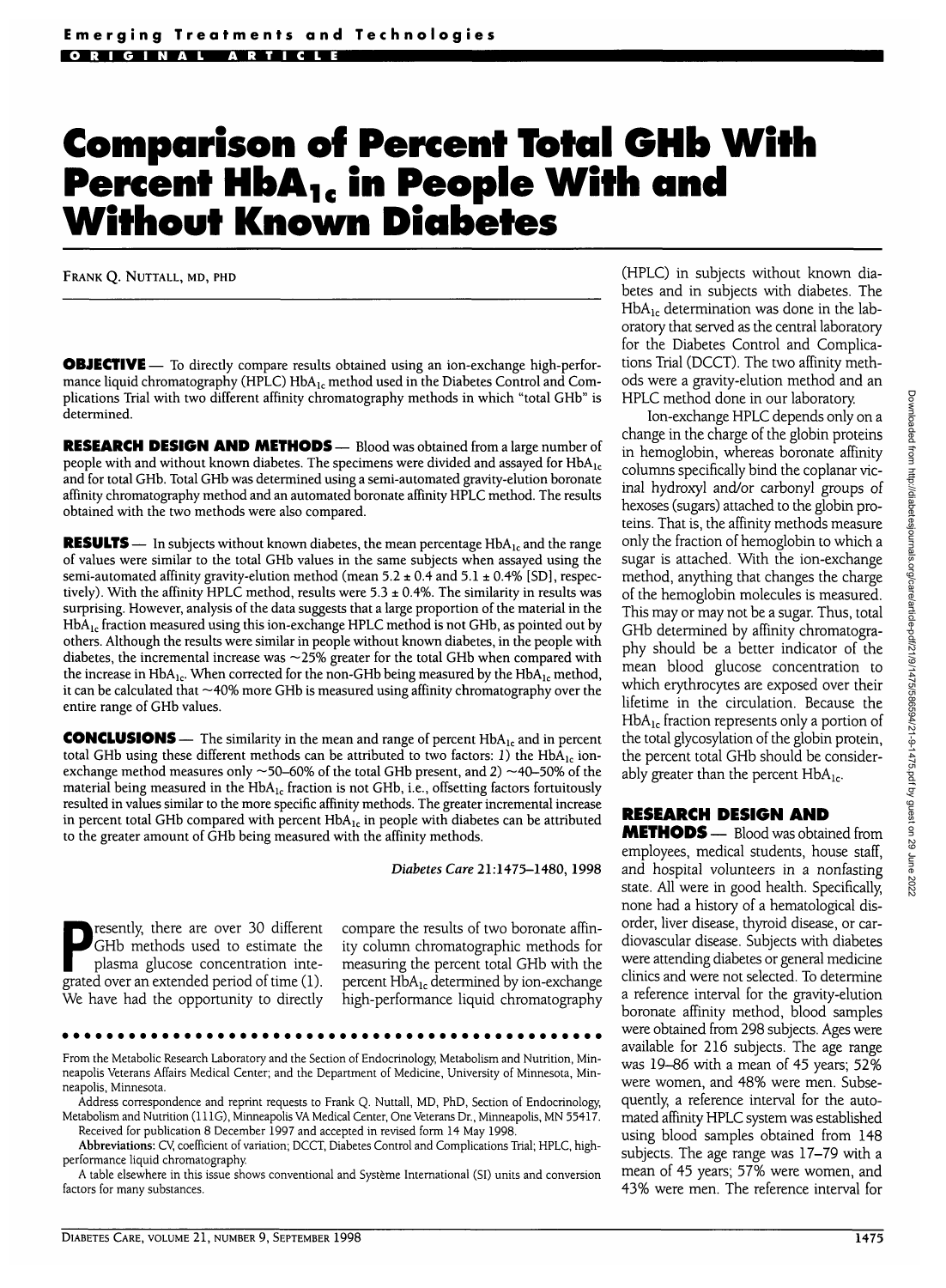

**Figure 1**—*Distribution of data from subjects without known diabetes using a gravity-elution boronate affinity column method for determining percent total GHb.*

the ion-exchange HPLC (HbA<sub>lc</sub>) method had been previously determined by the laboratory service at the University of Minnesota Medical Center using data obtained from 164 subjects without known diabetes. The age range was 13-39 years.

For comparison of the results obtained with the ion-exchange HPLC  $(HbA_{1c})$ method with those of the gravity-elution boronate affinity column method, blood samples were obtained in 54 subjects without known diabetes and 98 diabetic subjects.

For comparison of the results obtained with the ion-exchange HPLC  $(HbA_{1c})$ method with those of the automated boronate affinity HPLC method, the same blood samples were used; however, the number of diabetic subjects studied was increased to 114. The age range of the 54 subjects without known diabetes was 19-86 with a mean of 48 years. Blood samples were divided. One part was processed and analyzed for  $HbA_{1c}$  by the laboratory service at the University of Minnesota Medical Center using a Bio-Rex 70 ion-exchange resin HPLC method. Another part was processed and analyzed for total GHb using a gravity-elution boronate affinity column method using columns supplied by Isolabs (Akron, OH), and/or it was analyzed by an automated HPLC boronate affinity column method supplied by Primus (Kansas City, MO). The processing and analysis of samples was as directed by the suppliers.

The gravity-elution boronate column chromatography method is a semi-automated or manual method. It is relatively time-consuming, and the turnaround time is long. Minor variations in column efficiency in separating the GHb fraction from the remaining hemoglobin have been reported (2). Recently, automated boronate affinity HPLC methods have become available. HPLC has the advantage of greater speed (assay time 2 min), small sample size (8 pi blood), and excellent reproducibility.

Blood samples were collected in tubes containing dipotassium EDTA as an anticoagulant. Blood samples were stored in a refrigerator at 4°C. Generally, the analyses were done within 3 days of obtaining the samples and always within 7 days. In those analyses in which stability was studied, the aliquoted samples were kept in a refrigerator at 4°C for up to 54 days. In the longerterm stability study, samples were aliquoted, diluted with the diluent used in the assay, and kept at  $-70^{\circ}$ C.

Data are presented as a percentage of total hemoglobin. Graphing was done using the Cricket Graph, version 1.3 software (Malvern, PA) for the Macintosh computer.

For all samples from people without known diabetes, the distribution of data obtained using each method was shown to

be compatible with a Gaussian distribution. Skewness and kurtosis were not statistically significant. Therefore, for comparative purposes, the mean and 2 SDs from the mean have been used in comparing data sets. This range has been defined as the reference interval.

RESULTS — Distribution of the percent total GHb results obtained in the 298 subjects without known diabetes using the gravity-elution boronate column chromatography method is presented in Fig. 1. The median was 5.1%. The mean was 5.0% with an SD of 0.46%. A reference interval based on 2 SDs from the mean is 4.1-5.9%.

In the 148 subjects without known diabetes, the determination of the percent total hemoglobin results obtained using the automated affinity HPLC system was 5.6 with an SD of 0.44%. A reference interval based on 2 SDs is 4.7-6.5% (Fig. 2). Thus, the results were 8% higher than with the gravity-elution affinity method. This difference was statistically significant ( $P < 0.001$ ). The reason for the difference is not known. It may be due to a more complete elution of the GHb fraction with the affinity HPLC method. The mean percentage  $HbA_{1c}$  previously determined at the University of Minnesota Medical Center was 5.00 with an SD of 0.36%. A reference interval based on 2 SDs from the mean is 4.3-5.7%. Thus, the means and range of values obtained with the gravity-elution affinity method and the  $HbA_{1c}$  method were similar. The results were only ~8% higher with the affinity HPLC method, even though the two affinity methods measure total GHb and not just the  $HbA_{1c}$  fraction.



**Figure 2**—*Distribution of data from subjects without known diabetes using a boronate affinity HPLC method for determining total GHb.*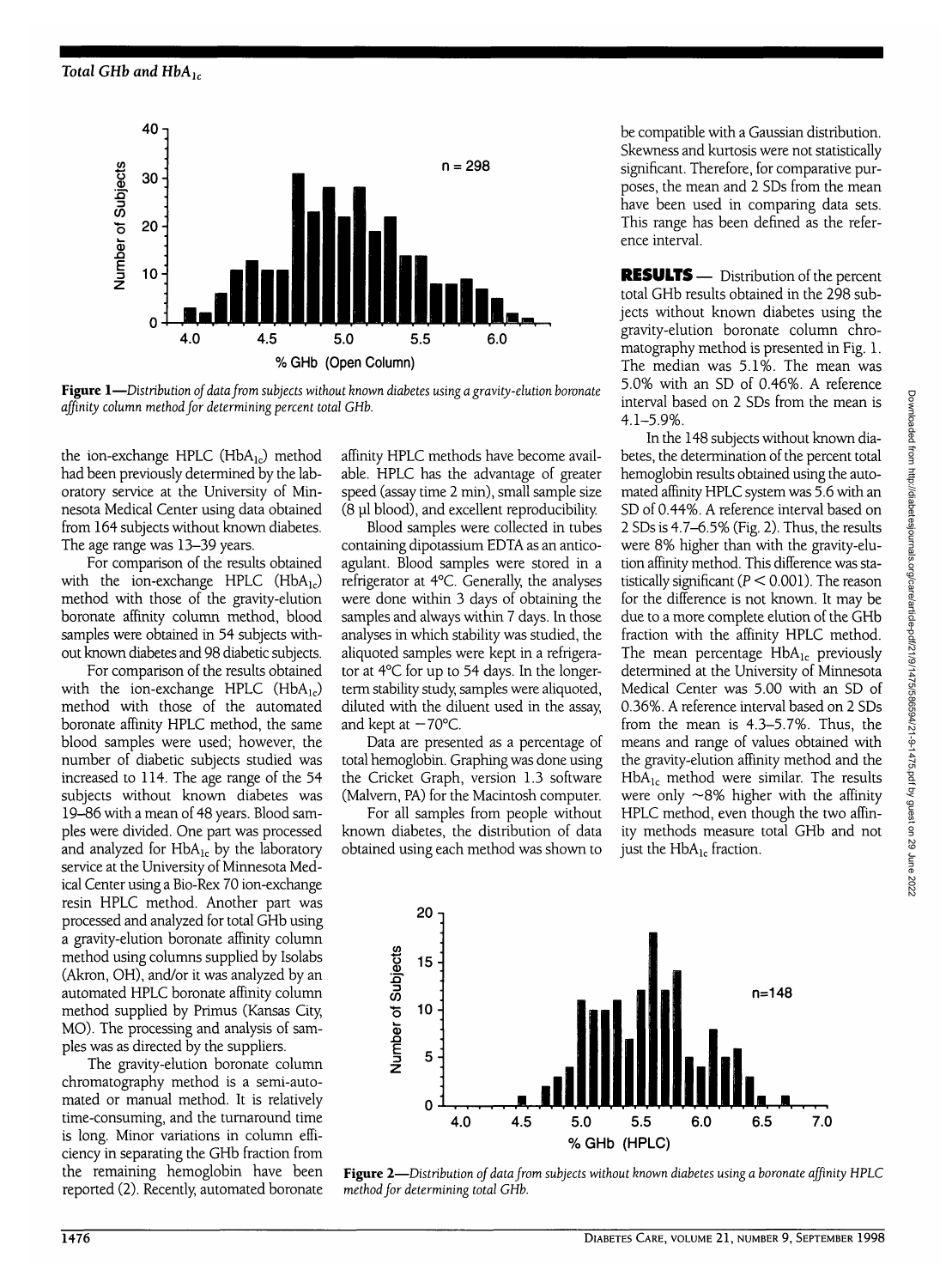

**Figure 3**—*Correlation oj results in subjects with and without known diabetes using an ion-exchange HPLC* (*HbA<sub>1</sub>*) method and a gravity-elution *boronate affinity column total GHb method.*

Because the results were not as anticipated, we directly compared the total GHb results obtained by the two affinity chromatography methods with the  $HbA_{1c}$ results obtained at the University of Minnesota Medical Center using divided blood specimens. Samples from both subjects without known diabetes and diabetic subjects were included.

In the 54 subjects without known diabetes, the mean percentage of total GHb determined by the gravity-elution affinity method was 5.1 with an SD of 0.4%. The mean percentage of total GHb determined by affinity HPLC was 5.3 with an SD of 0.4%. The mean  $HbA_{1c}$  in the same subjects was 5.2 with an SD of 0.4%. The respective medians were essentially identical to the means.

Thus, the means and the reference intervals using these entirely different methods were again very similar when blood samples from the same subjects were analyzed. The difference between the results obtained with the affinity HPLC method and the other two methods, though small, was statistically significant ( $P < 0.008$ ).

When the data obtained in subjects without known diabetes using the gravityelution affinity and the  $HbA_{1c}$  were combined with the data in subjects with diabetes and plotted, there was a slightly curvilinear relationship between the percent total GHb determined by the gravityelution affinity method and the percent  $HbA_{1c}$  results (Fig. 3), and a significant amount of nonspecific material was present with the  $HbA_{1c}$  method. The slope of the line indicated a greater incremental increase in total GHb compared with the increase in  $HbA_{1c}$  in the subjects with diabetes.



**Figure 4**—*Correlation of results in subjects with and without known diabetes using an ionexchange HPLC (HbA<sub>1c</sub>) method and a boronate affinity HPLC total GHb method.*

The same 152 samples were assayed using the automated affinity HPLC method and compared with the gravity-elution affinity column method. The intercept was essentially zero. In addition, there was a linear relationship between the results of the two methods in contrast to the curvilinear relation between the ion-exchange  $HbA_{1c}$ and the gravity-elution affinity total GHb data. However, the slope was 1.08, indicating that the values were slightly higher using the boronate HPLC method (data not shown).

The affinity HPLC total GHb results were compared with the  $HbA_{1c}$  ionexchange HPLC results using the same divided blood samples to which data from 16 additional subjects with diabetes were added (Fig. 4). The equation relating the two was again curvilinear and again indicated the presence of significant nonspecific material with the  $HbA_{1c}$  method. The slope of the line also indicated a greater incremental increase in total GHb compared with the  $HbA_{1c}$  results.

Because the affinity HPLC total GHb method uses such a small sample of blood, we compared results obtained using capillary blood (fingerstick) with venous blood obtained at the same time. The results were identical (Fig. 5). We have also found that blood specimens may be stored for up to 56 days at 4°C without affecting the results (data not shown).

Differences in performance of the columns used in analysis of  $HbA_{1c}$  and total GHb may affect the reproducibility of results over time. Therefore, we determined the GHb fraction in frozen blood samples analyzed repeatedly over a 17- to 25 month period using the affinity HPLC

method. During this time period, the columns were changed 15 times. The results were highly reproducible. For a sample with a mean GHb of 5.5% determined monthly for 17 months, the SD was 0.10% and the coefficient of variation (CV) was 1.8%. For a sample with a mean of 10.1% determined monthly for 25 months, the SD was 0.18% and the CV was 1.8%. For a sample with a mean of 16.9% determined 21 times, the SD was 0.18% with a CV of 1.1%.

 $y = -0.03 + 0.99x$  R<sup>2</sup> = 0.99

**25 30**

**10 15 20 %GHb (Capillary)**

**Figure 5**—*Correlation of results using a boronate affinity HPLC total GHb method and*

*venous versus capillary blood.*

5

**30-i 25-**

**20" is-** **n=151**

le-

5

O

% GHb (Venous)

CONCLUSIONS—The amount of glucose derivatized to the globin molecules of hemoglobin has become a widely used means of estimating the circulating glucose concentration integrated over a period of several weeks in people with diabetes mellitus. Usually, it is reported as a percentage of the total hemoglobin present.

At the present time, determination of  $HbA_{1c}$  by ion-exchange HPLC represents the most commonly recommended method for determining the fraction of globin molecules to which a glucose molecule is permanently attached through conversion to a ketoamine. In fact, it has been referred to as the "gold standard" (3). It is also the method used in the DCCT. In addition, it is the method against which the results for all other methods are being standardized in the U.S. (4). Nevertheless, determination of the entire sum of glycosylated species theoretically should be a better representation of the integrated glucose concentration. The data we have obtained, particularly with the automated affinity HPLC method, indicate that this is indeed the case.

The globin protein in hemoglobin consists of two  $\alpha$ -chains and two  $\beta$ -chains.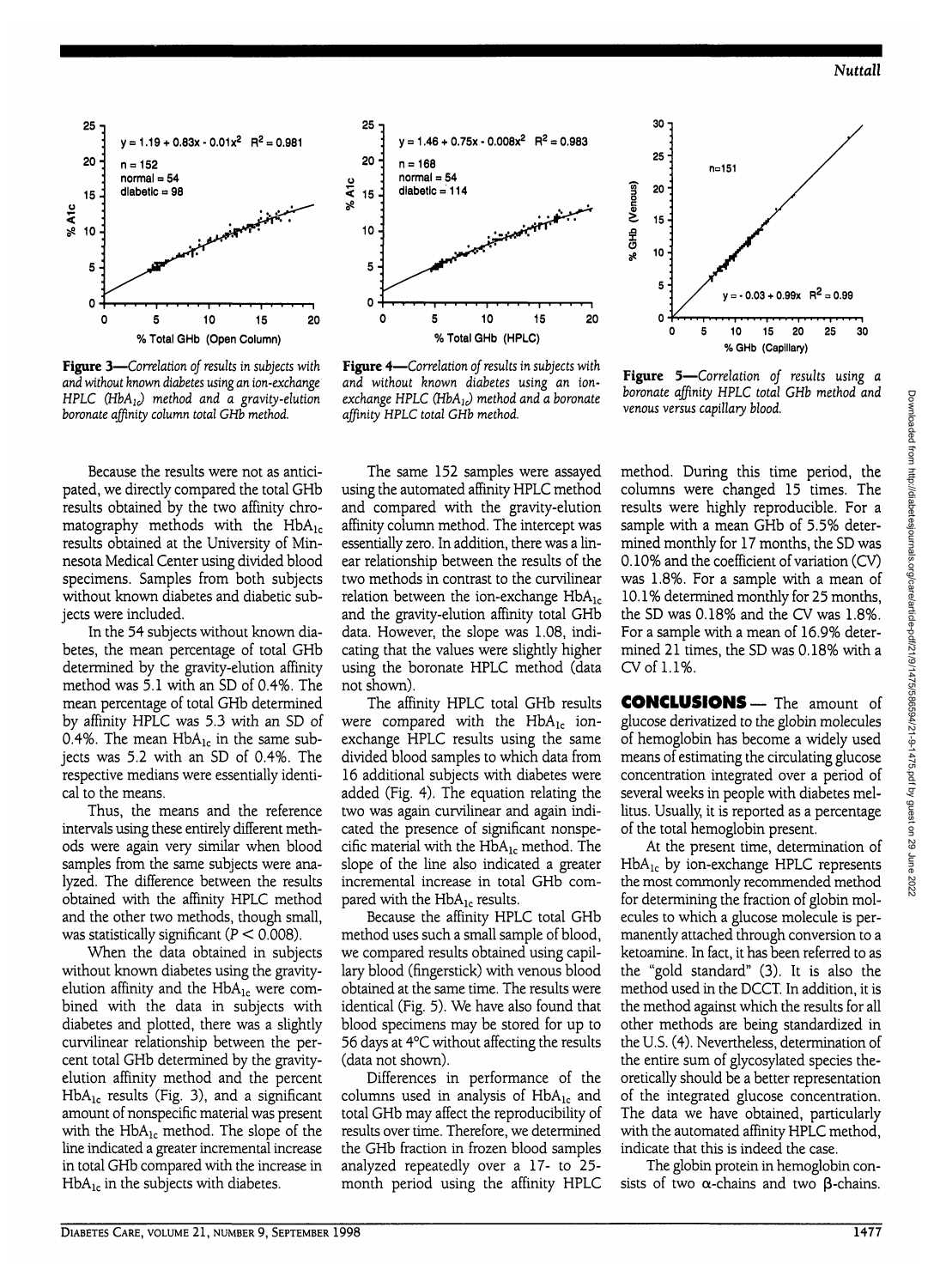Glucose may bind to the  $NH<sub>2</sub>$ -terminus of the chains or to lysine amino acids within the chains. After undergoing an Amadori rearrangement, both result in a ketoamine adduct. Thus, glucose derivatization occurs at several sites. A major site of glycosylation is the  $NH_2$ -terminus of the  $\beta$ -chains, and it is this glycosylated species that appears in the  $HbA_{1c}$  fraction when hemoglobin molecules are analyzed by ion-exchange chromatography. Irreversible glycation at these sites is now the definition of  $HbA_{1c}$  used by the International Federation of Clinical Chemists working group on  $HbA_{1c}$  standardization (5). It has been estimated (6,7) that this species makes up about 50% of the glucose derivatized irreversibly to the globin chains of hemoglobin.

However, ion-exchange chromatography, which is used for determining the  $HbA_{1c}$  fraction, is a nonspecific method. It depends only on changes in net charge of the protein and/or changes in protein conformation for separating subspecies. These changes may occur as a result of the attachment of any adduct that neutralizes the charge of an ionized amino acid or changes the conformation of the protein. In the case of the  $HbA_{1c}$  fraction, any adduct that attaches to the amino group of the NH2-terminal amino acid of the  $\beta$ -chains of globin may be included in the  $HbA_{1c}$  fraction. Carbamylation of the globin protein in people with uremia, acetylation secondary to aspirin ingestion, and ascorbatylation due to vitamin C ingestion have all been identified and may be included in the  $HbA_{1c}$ fraction as measured using ion-exchange chromatography (7-11). Other unidentified adducts are likely to be present (12). With ion-exchange chromatography, it is also difficult to completely eliminate contamination with small amounts of fetal hemoglobin. In addition, 500 hemoglobin variants resulting from specific amino acid substitutions have been identified; 50 of these could potentially affect the  $HbA_{1c}$ fraction as determined using ion-exchange chromatography (13).

With the boronate affinity column methods currently in use, only the ketoamine product of the Amadori rearrangement of the attached glucose is measured, i.e., fructosylated globin. The site (sites) where glucose attached is not important, since it is the fructose attached to the protein and not the protein that binds to boronate. Thus, the data represent "total glycosylation" of the hemoglobin. Hemoglobin variants have not been

reported to affect the results. Derivatization of globin by nonmonosaccharides could lower the total glycosylation of the hemoglobin, but in practice, this generally has not been a problem. Nevertheless, ingestion of 1.0 g ascorbic acid daily has been reported to lower the percent GHb in normal subjects (10).

Because the affinity method and the ionexchange method measure different products, at least in part, we were surprised to find the range of values for each to be similar in people without known diabetes. The answer to this is now apparent. Fluckiger (6) and others (11,14) obtained data indicating the presence of large amounts of nonglycated products being measured in the  $HbA_{1c}$ fraction of hemoglobin obtained from people without known diabetes. This has now been confirmed using a high-resolution ionexchange method (15) and a mass-spectrometry method (5,12,16). Indeed, nearly half of the material being measured in the  $HbA_{1c}$  fraction does not represent glycosylation of the  $NH<sub>2</sub>$ -termini of the  $\beta$ -chains. Thus, our observation that the reference intervals for  $HbA_{1c}$  and for total GHb are similar can be explained by two offsetting factors: 1) only about 50% of the total GHb species are found in the  $HbA_{1c}$  fraction  $(17,18)$ , and 2)  $\sim$  50% of the material measured as  $HbA_{1c}$  by ion-exchange chromatography is not due to glycosylation of globin in the fraction. It is only fortuitous that these two factors were approximately equal and offsetting. It also explains why the data comparing the total GHb obtained using affinity chromatography and the  $HbA_{1c}$  data obtained by the Bio-Rex 70 ion-exchange HPLC method used in the DCCT indicated the presence of significant nonspecific substances being measured with the  $HbA_{1c}$ method (Figs. 3 and 4).

The regression line between the two methods (Figs. 3 and 4) was also significantly different from 1, indicating that the affinity method distinguishes greater differences in the amount of fructosylation of the globin, particularly in the range generally present in people with diabetes, as noted by others (19-22). Because the relationship between the  $HbA_{1c}$  fraction and total GHb was curvilinear, it may possibly be due to glucose becoming attached to lower-affinity lysine sites at higher glucose concentrations, i.e., there may be an ordering of affinities for binding as reported previously (23). Alternatively, it may merely indicate a linear increase in glycation at the  $NH<sub>2</sub>$ -terminus of the  $\beta$ -chains superimposed on a

constant amount of nonspecific material being measured.

In support of the latter concept is a recent report in which the relationship between the percent  $HbA_{1c}$  and the mean blood glucose profiles obtained during the 9 years of the DCCT was determined over the entire range of values. The equation that best fits the data was one in which 60.6 mg/dl was subtracted from the product of 31 mg/dl per percent  $HbA_{1c}$  and the actual percent HbA<sub>1c</sub> measured to determine the mean blood glucose value (24).

This suggests that for all of the percent  $HbA_{1c}$  values obtained in the DCCT using the Bio-Rex 70 ion-exchange HPLC method,  $\sim$ 2.0% HbA<sub>1c</sub> should be subtracted to obtain a true correlation of the  $HbA_{1c}$ results with the integrated glucose value reported in the DCCT. This is very close to the 40-50% of nonspecific material reported to be present in the percent  $HbA_{1c}$ in people without known diabetes using this method.

However, the relationship may be more complex. Recently, the percent  $HbA_{1c}$  represented by glycation of the  $NH<sub>2</sub>$ -terminal ends of the  $\beta$ -chains has been determined using a highly specific and reproducible mass spectrometry method coupled with isolation of the six amino acid NH<sub>2</sub>-terminal ends of the  $\beta$ -chains of globin. When the results were correlated with the results obtained using a mono-S ion-exchange chromatographic method, which is more specific than the ion-exchange chromatographic method used in the DCCT, the actual percent HbA<sub>lc</sub> was overestimated at low percent HbA<sub>1c</sub> values but underestimated at high values (5).

In any regard, the differences in values for percent total GHb and for percent  $HbA_{1c}$  in people with diabetes in the present study were clinically significant. The present data indicate that a 7.2% HbA<sub>lc</sub> value, which was the mean for the intensively treated group in the DCCT (25), would be  $\sim$ 8.5% with the HPLC affinity method, even though the reference interval was only modestly higher with the latter method (Fig. 2). A value of 9.0%, which was the mean  $HbA_{1c}$  value in the conventionally treated subjects in the DCCT, corresponds to  $\sim$ 11.5% with the HPLC affinity method. An  $HbA_{1c}$  value of  $10\%$ would correspond to 13.5%.

The CV for the affinity HPLC total GHb method is equal to or superior to that for the ion-exchange  $HbA_{1c}$  method (26), even though the range of values deter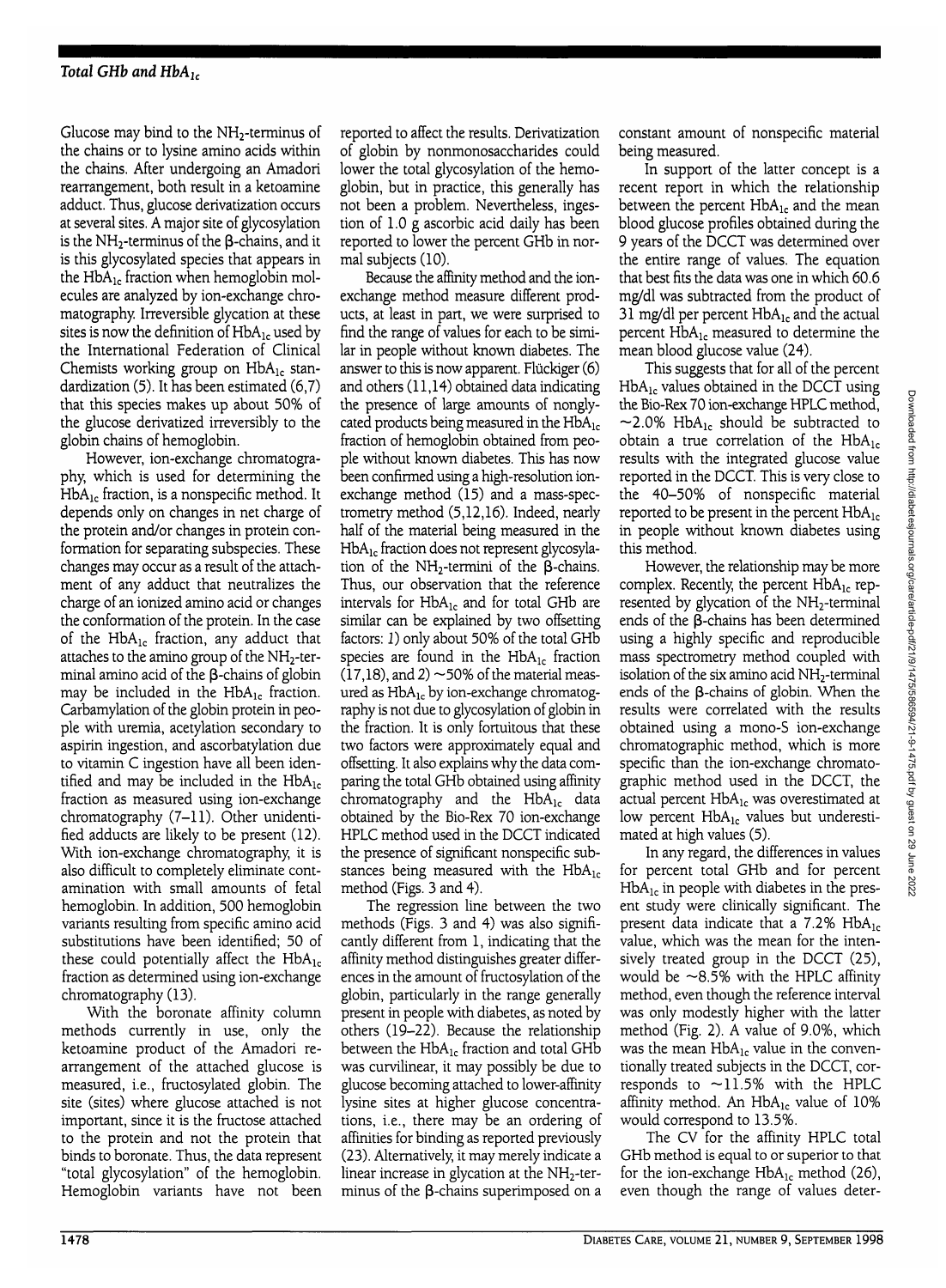mined with the affinity HPLC method is expanded. Thus, differences in mean blood glucose values integrated over several weeks to months may be determined with greater precision with the latter method.

It has been calculated, based on DCCT data, that for each 1% increase in  $HbA_{1c}$ above the normal range, there is an increase of  $\sim$ 30–31 mg/dl in integrated blood glucose concentration (provided 60.6 mg/dl is subtracted from the integrated glucose concentration) (3,4,24,27). Based on the correlation between the  $HbA_{1c}$  and total GHb data obtained using the affinity HPLC method, a 1% increase in total GHb would then represent an increase of only  $\sim$ 17–18 mg/dl (grossly  $1\% = -1$  mmol/1 glucose change). A correction factor is not necessary, and preliminary data indicate that this relationship is present over the entire range of GHb values. However, all of these calculations should be considered estimates only, since the variance for the GHb in relationship to the mean blood glucose values is rather large (24,28).

Current attempts to standardize GHb testing and/or the development of algorithms that would allow interconversion of results using one method with another should be strongly endorsed (5,29), although the practicality of attempting to adjust results from one method to that of another has been questioned (30,31). It also has been suggested that the values obtained using various GHb methods be converted to the  $HbA_{1c}$  values obtained using the ion-exchange HPLC method used in the DCCT (29,32). Calibrating standards have been developed for several levels of  $HbA_{1c}$ . I would like to propose that the total GHb data obtained using the affinity HPLC not be converted to  $HbA_{1c}$  values obtained using this method. As indicated above, there are several inherent deficiencies with the ion-exchange HPLC determined HbA<sub>1c</sub>, both practically and conceptually. In addition, sensitivity in differentiating different integrated glucose concentrations is likely to be less.

In a recent editorial (33), it was indicated that methodologies for determining GHb have progressed to the point where a decision needs to be made. Should we continue to use the ion-exchange  $HbA_{1c}$  method used in the DCCT as a "designated comparison method" for determining percent GHb, even though there are serious limitations with the method, and then attempt to reference all methods to it, or should we move to more specific methods with reference intervals that are different and then assume clinicians will relearn the clinical reference intervals and clinical decision points?

In our own institution, the latter option has been adopted and has not been a problem. After review of the analytical systems commercially available, the automated boronate affinity HPLC system was determined to provide data that best meet the needs of our clinicians. The reproducibility of the method is equal to, or superior to, the ion-exchange HPLC ( $HbA_{1c}$ ) methods. Stable results are obtained over an extended period of time, long-lasting controls are available, calibration with an independent ion-exchange method is not necessary, specificity is excellent, and the results in relation to blood glucose control and the DCCT results are easily derived. If highly specific methods for determining the glycation of specific sites on the globin molecule become widely available, then this decision will need to be reassessed.

**Acknowledgments**— This study was supported by Merit Review Research Funds from the Department of Veterans Affairs.

The author would like to thank Dr. Mary C. Gannon for assistance in data analysis and for critically reviewing the manuscript; Drs. Michael Steffes and John Eckfeldt from the University of Minnesota Medical Center Pathology Department for providing the HbA<sub>1c</sub> data and for useful discussions; the volunteers and Mary Adams, MT, for making this study possible; and Claudia Durand for expert secretarial assistance.

## **References**

- 1. Gillery P, Dumont G, Vassault A: Evaluation of GHb assays in France by National Quality Control surveys. *Diabetes Care* 21:265- 270,1998
- 2. Bodor GS, Little RR, Garrett N, Brown W, Goldstein DE, Nahm MH: Standardization of glycohemoglobin determinations in the clinical laboratory: three years of experience. *Clin Chem* 28:2414-2418,1992
- 3. Santiago JV: Lessons from the Diabetes Control and Complications Trial. *Diabetes* 42:1549-1554, 1993
- 4. Goldstein DE, Little RR, Wiedmeyer HM, England JD, Rohlfmg CL: Glycated hemoglobin estimation in the 1990s: a review of assay methods and clinical interpretation. In *The Diabetes Annual.* Marshall EM, Home PD, Eds. New York, Elsevier Science, 1994, p. 192-212
- 5. Kobold U,JeppssonJO, Dulffer T, Finke A, Hoelzel W, Miedema K: Candidate reference methods for hemoglobin  $A_{1c}$  based on peptide mapping. *Clin Chem* 43:1944-

1951,1997

- 6. Fluckiger RF, Mortensen HB: Glycated hemoglobins. *J Chromat* 429:279-292, 1988
- 7. Abraham EC: Glycosylated hemoglobins: methods of analysis and clinical applications. In *Clinical and Biochemical Analysis.* Abraham EC, Ed. New York, Marcel Dekker, 1985, p. 1-228
- 8. Bridges KR, Schmidt GJ,Jensen M, Cerami A, Bunn HF: The acetylation of hemoglobin by aspirin: in vitro and in vivo. J Clin *Invest* 56:201-207,1975
- 9. Fluckiger R, Harmon W, Meier W, Loo S, Gabbay KH: Hemoglobin carbamylation in uremia. *NEnglJMed* 304:823-827,1981
- 10. Davie SJ, Gould BJ, Yudkin JS: Effect of vitamin C on glycosylation of proteins. *Diabetes* 41:167-173,1992
- 11. Weykamp CW, Penders TJ, Siebelder CWM, Muskiet FAJ, van der Slik W: Interference of carbamylated and acetylated hemoglobins in assays of glycohemoglobin by HPLC, electrophoresis, affinity chromatography, and enzyme immunoassay. *Qin Chem* 39:138-142,1993
- 12. Roberts NB, Green BN, Morris M: Potential electrospray mass spectrometry for quantifying glycohemoglobin. *Clin Chem* 43:771- 778,1997
- 13. Fairbanks V: The incidence of hemoglobin variants and their effect on glycated hemoglobin assay results. In *Symposium Proceedings: The Role of Glycated Hemoglobin in the Management of Diabetes, Cleveland, OH, 16 September 1988.* Akron, OH, Isolab, 1988, p. 28-31
- 14. Bisse E, Huaman-Guillen R Wieland H: Chromatographic evaluation of minor hemoglobins: clinical significance of hemoglobin  $A_{1d}$ , comparison with hemoglobin Alc, and possible interferences. Clin *Chem* 41:658-663, 1995
- 15. Turpeinen U, Karjalainen U, Stenman UH: Three assays for glycohemoglobin compared. Clin *Chem* 41:191-195,1995
- 16. Nakanishi T, Miyazaki A, Kishikawa M, Yasuda M, Tokuchi Y, Kanada Y, Shimizu A: Quantification of glycated hemoglobin by electrospray ionization mass spectrometry. *f Mass Spectrom 32:773-778,* 1997
- 17. Gabbay KH: Glycosylated hemoglobin and diabetes mellitus. *Med Clin North Am* 66:1309-1315,1982
- 18. Abraham EC, Perry RE, Stallings M: Application of affinity chromatography for separation and quantitation of glycosylated hemoglobins. *J Lab Qin Med* 102:189-197, 1983
- 19. Klenk DC, Hermanson GT, Krohn RI, Fujimoto EK, Mallia AK, Smith PK, England JD, Wiedmeyer HM, Little RR, Goldstein DE: Determination of glycosylated hemoglobin by affinity chromatography: comparison with colorimetric and ion-exchange methods, and effects of common interfer-